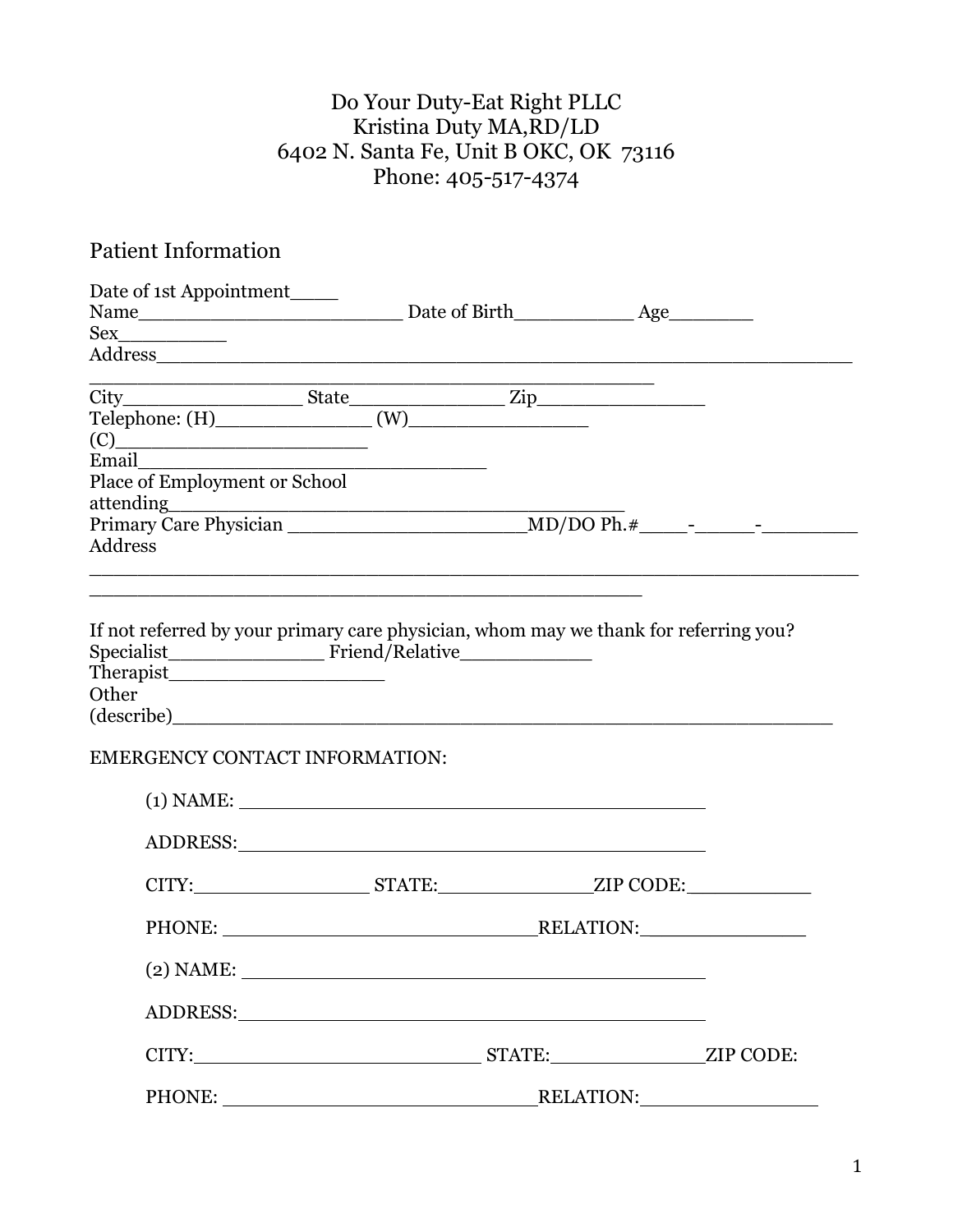#### **Please list all prescription Medications**

| <b>Medication</b> | <b>Dosage</b> | <b>Reason</b> |
|-------------------|---------------|---------------|
|                   |               |               |
|                   |               |               |
|                   |               |               |
|                   |               |               |
|                   |               |               |
|                   |               |               |
|                   |               |               |
|                   |               |               |

#### **Please list all vitamins and mineral supplements, protein powders, herbs, etc**

| Supplement | <b>Dosage</b> | <b>Reason</b> |
|------------|---------------|---------------|
|            |               |               |
|            |               |               |
|            |               |               |
|            |               |               |
|            |               |               |
|            |               |               |
|            |               |               |
|            |               |               |

## **Circle you Answer:**

| Do you participate in routine exercise? Yes                                    |                | - No           |                          |          |  |  |  |
|--------------------------------------------------------------------------------|----------------|----------------|--------------------------|----------|--|--|--|
| If yes, describe                                                               |                |                |                          |          |  |  |  |
| Do you have medical restrictions on your exercise? Yes<br>N <sub>0</sub>       |                |                |                          |          |  |  |  |
| If yes, describe                                                               |                |                |                          |          |  |  |  |
| Is your appetite usually good? Yes                                             | No             |                |                          |          |  |  |  |
| How are most foods prepared in your home?                                      |                |                |                          |          |  |  |  |
| Baked Broiled Sautéed Deep Fried Microwaved                                    |                |                |                          | Grilled  |  |  |  |
| Other                                                                          |                |                |                          |          |  |  |  |
| Where are most of your meals eaten? Home Restaurant Other                      |                |                |                          |          |  |  |  |
| How often do you eat in restaurants? ___________ per day ____________ per week |                |                |                          |          |  |  |  |
| What type of restaurants?                                                      |                |                |                          |          |  |  |  |
| Do you have trouble chewing food?                                              | Yes            |                | N <sub>0</sub>           |          |  |  |  |
| Do you have trouble swallowing? Yes                                            |                | N <sub>0</sub> |                          |          |  |  |  |
| Do you salt food? Before tasting                                               |                |                | after tasting not at all |          |  |  |  |
| Do you have a sweet tooth? Yes                                                 | N <sub>0</sub> |                |                          |          |  |  |  |
| Describe                                                                       |                |                |                          |          |  |  |  |
| I feel rested during the day. Yes                                              | No             |                |                          |          |  |  |  |
| Describe                                                                       |                |                |                          |          |  |  |  |
| List foods you dislike                                                         |                |                |                          |          |  |  |  |
| Who does the grocery shopping?                                                 |                |                |                          | cooking? |  |  |  |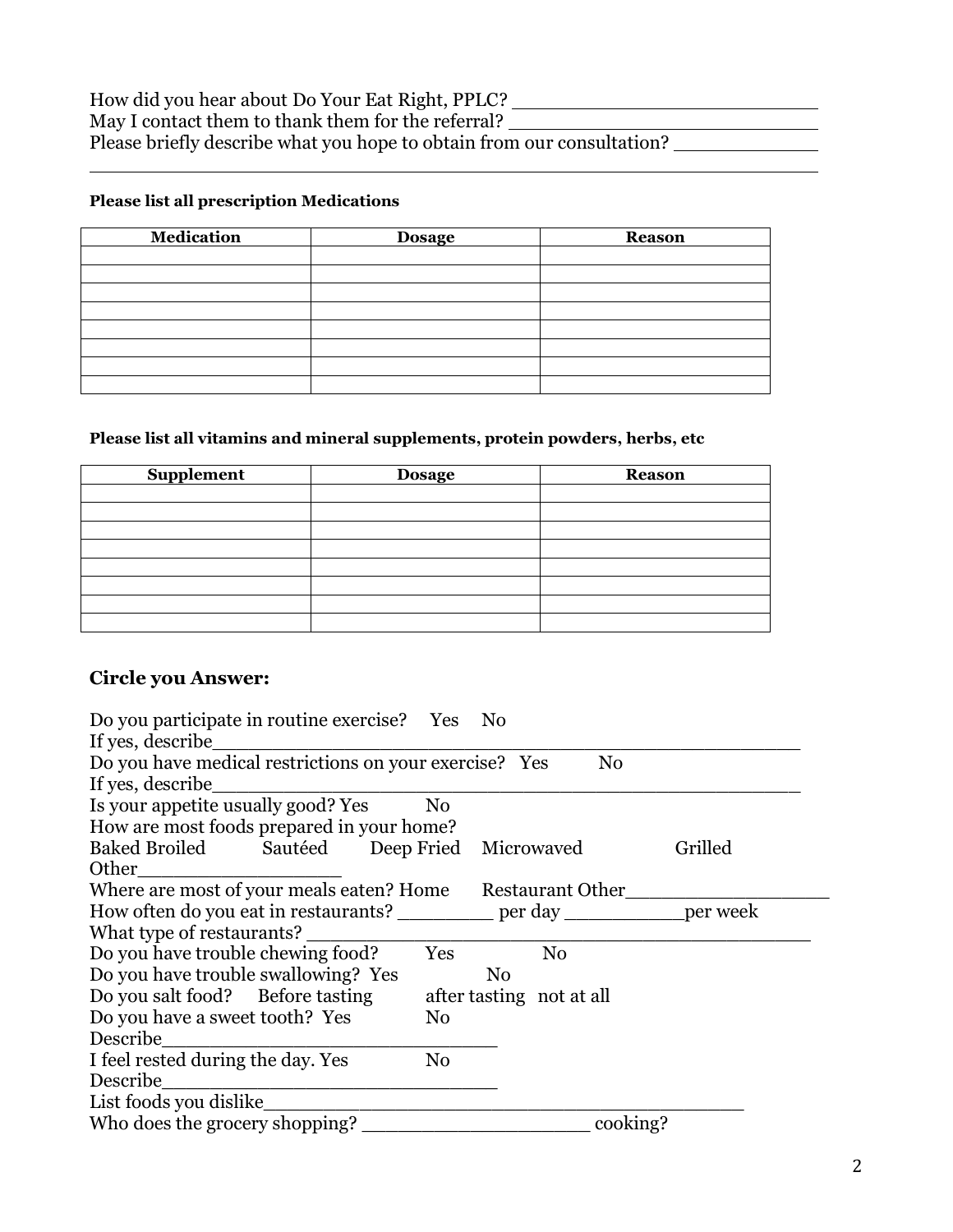\_\_\_\_\_\_\_\_\_\_\_\_\_\_\_\_\_\_ What foods do you eat between meals?\_\_\_\_\_\_\_\_\_\_\_\_\_\_\_\_\_\_\_\_\_\_\_\_\_\_\_\_\_\_\_\_\_\_\_\_\_\_\_\_

How many cups of water do you drink on an average day? \_\_\_\_\_\_\_\_\_\_ cups (one cup= 8oz.)

The purpose of this questionnaire is to learn which foods you like and dislike. Please cross out any foods you would prefer not to eat or would not buy at the grocery store.

#### **Dairy**

| Skim milk    | 1% milk              | 2% milk                | Chocolate milk |
|--------------|----------------------|------------------------|----------------|
| Soy milk     | Plain low-fat yogurt | Fruited low-fat yogurt | Cottage cheese |
| Swiss cheese | Cheddar cheese       | Grated cheese          |                |
| Other:       |                      |                        |                |

# **Protein**

| Beef     | Chicken            | Turkev        | Fish    |
|----------|--------------------|---------------|---------|
| Pork     | Ham                | Bacon         | Sausage |
| Eggs     | Tuna fish          | Peanut butter | Shrimp  |
| Soy meat | <b>Black beans</b> | Pinto beans   |         |
| Other:   |                    |               |         |

## **Starch**

| Bagel                          | Pancakes     | Corn         | White or wild rice |  |  |
|--------------------------------|--------------|--------------|--------------------|--|--|
| English muffin                 | Waffles      | Potatoes     | Pasta              |  |  |
| White or wheat bread           | French toast | Peas         | Popcorn            |  |  |
| Pita bread                     | Granola      | Sweet potato | Pretzels           |  |  |
| Crackers                       | Squash       | Flat bread   | French fries       |  |  |
| Dinner roll                    | Taco shells  |              |                    |  |  |
| Cereal (hot and cold):         |              |              |                    |  |  |
| Chips (potato, tortilla, etc): |              |              |                    |  |  |
| Other:                         |              |              |                    |  |  |

# **Fruits**

| Apple           | <b>Blueberries</b> | Peaches             | Apple juice       |
|-----------------|--------------------|---------------------|-------------------|
| Applesauce      | Cantaloupe         | Pears               | Orange juice      |
| Banana          | Watermelon         | <b>Strawberries</b> | Grape juice       |
| Orange          | Muskmelon          | Mango               | Mixed berry juice |
| Mandarin orange | Pineapple          | Dried fruit         | Cranberry juice   |
| Grapes          | Plum               | Canned fruit        |                   |
| Other:          |                    |                     |                   |

## **Vegetables**

| Asparagus       | Cucumber         | Mushroom         | Iceberg lettuce |
|-----------------|------------------|------------------|-----------------|
| Cauliflower     | Green beans      | Sweet peppers    | Romaine lettuce |
| <b>Broccoli</b> | Brussels sprouts | Mixed vegetables | Leaf lettuce    |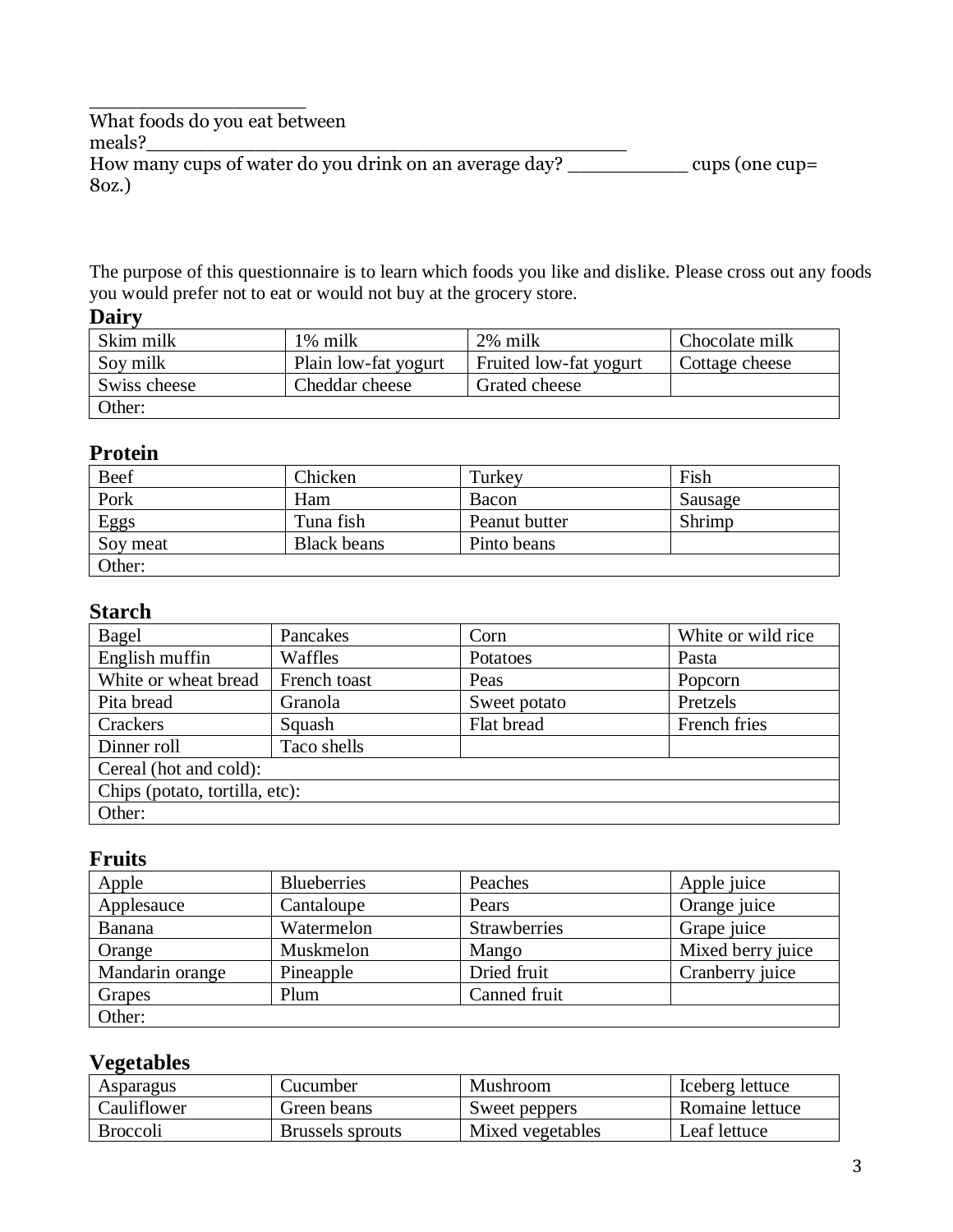| Celery  | <b>Dnion</b> | Roasted vegetables  | Spinach |
|---------|--------------|---------------------|---------|
| Carrots | l'omato      | Oriental vegetables |         |
| Other:  |              |                     |         |

## **Condiments and dressings**

| <b>Butter</b> | Creamy salad dressing  | <b>Salsa</b> | Guacamole     |
|---------------|------------------------|--------------|---------------|
| Margarine     | Italian salad dressing | Guacamole    | <b>Hummus</b> |
| Cream cheese  | Spaghetti sauce        | Sour cream   |               |
| Other:        |                        |              |               |

### **Favorite restaurants/menu selection**

List your top three restaurant/menu selections:

- **1. \_\_\_\_\_\_\_\_\_\_\_\_\_\_\_\_\_\_\_\_\_\_\_\_\_\_\_\_\_\_\_\_\_\_\_**
- **2. \_\_\_\_\_\_\_\_\_\_\_\_\_\_\_\_\_\_\_\_\_\_\_\_\_\_\_\_\_\_\_\_\_\_\_**
- **3. \_\_\_\_\_\_\_\_\_\_\_\_\_\_\_\_\_\_\_\_\_\_\_\_\_\_\_\_\_\_\_\_\_\_\_**

Please list any additional information about your food preferences that you think would help:

**\_\_\_\_\_\_\_\_\_\_\_\_\_\_\_\_\_\_\_\_\_\_\_\_\_\_\_\_\_\_\_\_\_\_\_\_\_\_\_\_\_\_\_\_\_\_\_\_\_\_\_\_\_\_\_\_\_\_\_\_\_\_\_\_\_\_\_\_**

**\_\_\_\_\_\_\_\_\_\_\_\_\_\_\_\_\_\_\_\_\_\_\_\_\_\_\_\_\_\_\_\_\_\_\_\_\_\_\_\_\_\_\_\_\_\_\_\_\_\_\_\_\_\_\_\_\_\_\_\_\_\_\_\_\_\_\_\_\_\_\_\_\_\_\_\_\_\_\_\_\_\_\_\_\_\_ \_\_\_\_\_\_\_\_\_\_\_\_\_\_\_\_\_\_\_\_\_\_\_\_\_\_\_\_\_\_\_\_\_\_\_\_\_\_\_\_\_\_\_\_\_\_\_\_\_\_\_\_\_\_\_\_\_\_\_\_\_\_\_\_\_\_\_\_\_\_\_\_\_\_\_\_\_\_\_\_\_\_\_\_\_\_**

**Medical Information. Please check all that apply on the next page.**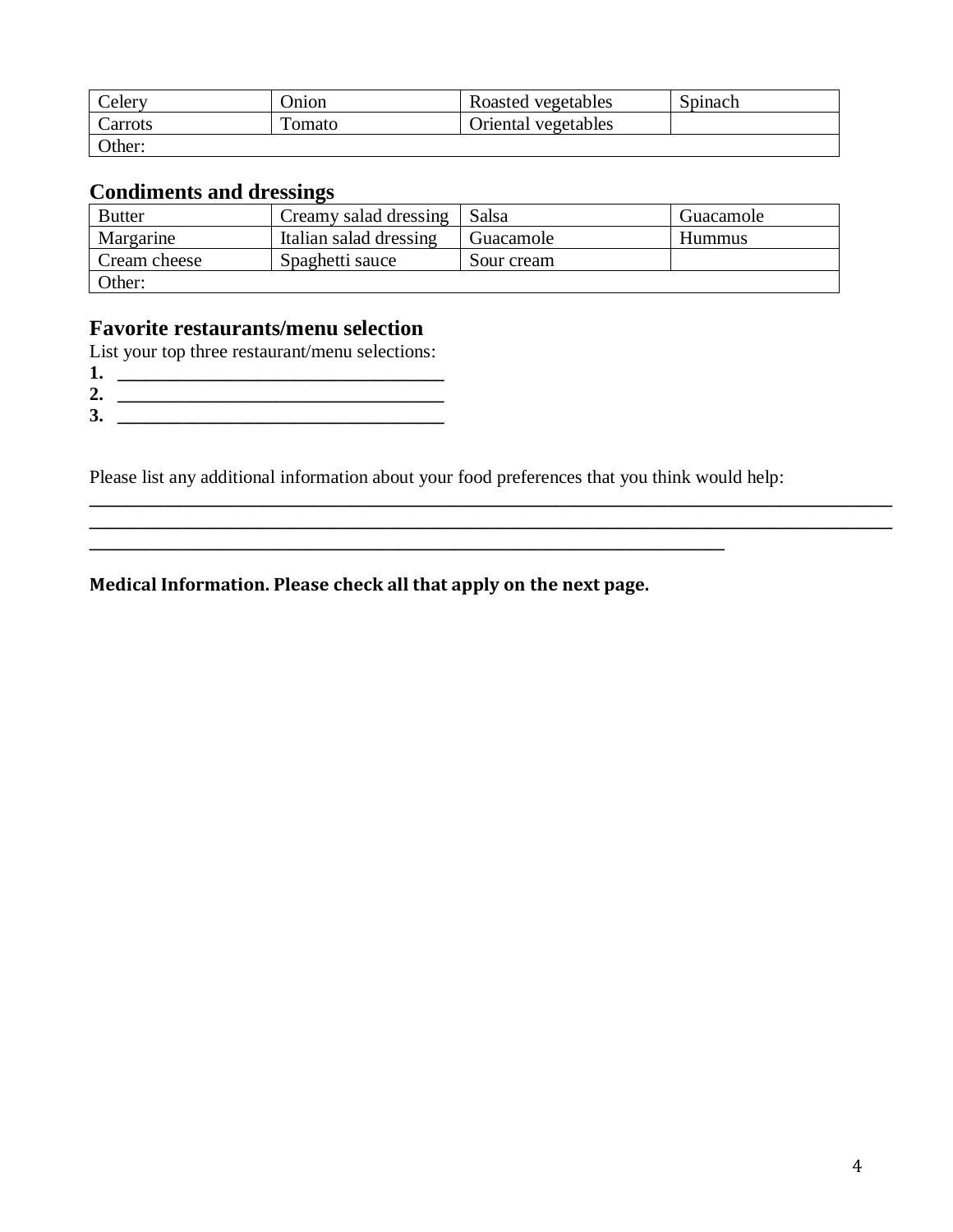| <b>Medical Condition</b>                                  | <b>Self (Present)</b> | Self (Past) | <b>Parents</b> | <b>Grandparents</b> | <b>Siblings</b> |
|-----------------------------------------------------------|-----------------------|-------------|----------------|---------------------|-----------------|
| <b>High Cholesterol</b>                                   |                       |             |                |                     |                 |
| <b>High Triglycerides</b>                                 |                       |             |                |                     |                 |
| <b>High Blood Pressure</b>                                |                       |             |                |                     |                 |
| <b>Congestive Heart Failure</b>                           |                       |             |                |                     |                 |
| Heart Disease (Arteriosclerosis,                          |                       |             |                |                     |                 |
| heart attack, CAD,                                        |                       |             |                |                     |                 |
| hardening of the arteries)                                |                       |             |                |                     |                 |
| Heart By-Pass Surgery                                     |                       |             |                |                     |                 |
| <b>Stroke</b>                                             |                       |             |                |                     |                 |
| Cancer Describe:                                          |                       |             |                |                     |                 |
| <b>Gall Bladder Disease</b>                               |                       |             |                |                     |                 |
| Asthma                                                    |                       |             |                |                     |                 |
| Type 1 Diabetes                                           |                       |             |                |                     |                 |
| (requires insulin)                                        |                       |             |                |                     |                 |
| <b>Type II Diabetes</b><br>(No insuline required)         |                       |             |                |                     |                 |
| <b>Insulin Pills</b>                                      |                       |             |                |                     |                 |
| Low Blood sugar                                           |                       |             |                |                     |                 |
| <b>High Thyroid</b>                                       |                       |             |                |                     |                 |
| Low Thyroid                                               |                       |             |                |                     |                 |
| PCOS (polystic ovaries)                                   |                       |             |                |                     |                 |
| Obesity                                                   |                       |             |                |                     |                 |
| Overweight                                                |                       |             |                |                     |                 |
| Underweight                                               |                       |             |                |                     |                 |
| Anemia (iron, B-12 deficient)                             |                       |             |                |                     |                 |
| Osteoporosis                                              |                       |             |                |                     |                 |
| Indigestion/GERD/Reflux                                   |                       |             |                |                     |                 |
| Ulcers                                                    |                       |             |                |                     |                 |
| Chronic Diarrhea                                          |                       |             |                |                     |                 |
| Chronic Constipation                                      |                       |             |                |                     |                 |
| Arthritis (Rhematoid)                                     |                       |             |                |                     |                 |
| Arthritis (Osteoarthritis)                                |                       |             |                |                     |                 |
|                                                           |                       |             |                |                     |                 |
| Irritable Bowel Syndrome<br>Crohn's or Ulcerative Colitis |                       |             |                |                     |                 |
|                                                           |                       |             |                |                     |                 |
| Food Allergies: List<br><b>Celiac Disease</b>             |                       |             |                |                     |                 |
|                                                           |                       |             |                |                     |                 |
| Lactose Intolerance<br>Frequent use of antibiotics or     |                       |             |                |                     |                 |
| corticosteroids                                           |                       |             |                |                     |                 |
| Describe Reason:                                          |                       |             |                |                     |                 |
| Depression, ADD, OCD, Autism                              |                       |             |                |                     |                 |
| <b>Eating Disorders</b>                                   |                       |             |                |                     |                 |
| Physical Handicap                                         |                       |             |                |                     |                 |
| Inability to gain weight                                  |                       |             |                |                     |                 |
| Sleep apnea                                               |                       |             |                |                     |                 |
| Other                                                     |                       |             |                |                     |                 |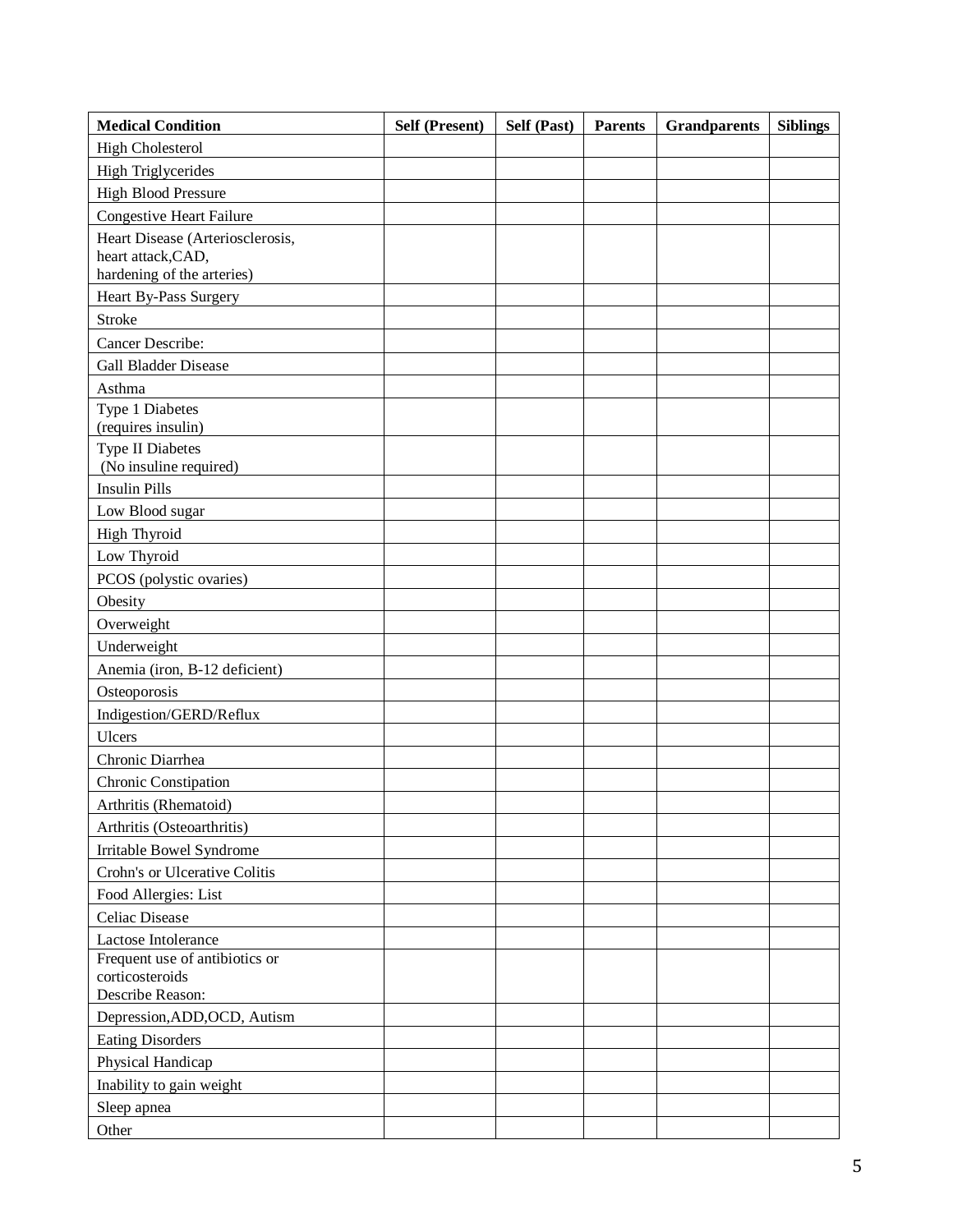|                                                                                                                                                                                                                                                                             |                       | Medical & Lifestyle Questionnaire                     |      |              |
|-----------------------------------------------------------------------------------------------------------------------------------------------------------------------------------------------------------------------------------------------------------------------------|-----------------------|-------------------------------------------------------|------|--------------|
| Alcohol intake: # drinks per day ________ per week_______ per month ________Type of<br>Alcohol                                                                                                                                                                              |                       |                                                       |      |              |
|                                                                                                                                                                                                                                                                             |                       |                                                       |      |              |
| Drug usage (marijuana etc) NO ___________ YES __________ (Please describe type & how often)                                                                                                                                                                                 |                       |                                                       |      |              |
| the control of the control of the control of the control of the control of the control of                                                                                                                                                                                   | <b>Weight History</b> |                                                       |      |              |
| Estimated Height: _____________ Estimated Current Weight: ___________Usual Weight: ______________                                                                                                                                                                           |                       |                                                       |      |              |
| Highest Adult Weight: ______________at age _______Lowest Adult Weight: ____________at age                                                                                                                                                                                   |                       |                                                       |      |              |
| Goal Weight: Communist Gounds gained this year: Council Pounds lost this year:                                                                                                                                                                                              |                       |                                                       |      |              |
| Is anyone in your family overweight? Y N Is so, who? ___________________________                                                                                                                                                                                            |                       |                                                       |      |              |
| Weight at age 5: ________Weight at age 13: ________ Weight at age 18: ________<br>Weight at age 21: _______Weight at age 30: _________Weight at age 40: _________<br>Weight at age 50: _______Weight at age 60: _________Weight at age 65: _________                        |                       |                                                       |      |              |
|                                                                                                                                                                                                                                                                             |                       | Please answer the questions below:                    |      |              |
| Do you currently want to lose weight?                                                                                                                                                                                                                                       |                       |                                                       | Y    | N            |
| Have you ever taken diet pills?                                                                                                                                                                                                                                             |                       |                                                       | Υ    | N            |
| Have you ever been put on a special diet?<br>If so, what type and when, the same state of the state of the state of the state of the state of the state of the state of the state of the state of the state of the state of the state of the state of the state of the stat |                       |                                                       | Y    | $\mathsf{N}$ |
| Did you stay on this diet?                                                                                                                                                                                                                                                  |                       |                                                       | Y    | N            |
| List problems you had with the diet:                                                                                                                                                                                                                                        |                       |                                                       |      |              |
| Have you ever seen a registered dietitian before?<br>If so, where and under what circumstances: where and under what circumstances:                                                                                                                                         |                       |                                                       |      | N            |
| Does anyone in the household follow a special diet?<br>If so, what type of diet/foods:                                                                                                                                                                                      |                       |                                                       | Y    | $\mathsf{N}$ |
| How would you describe your eating habits?<br>Poor                                                                                                                                                                                                                          |                       |                                                       | Good | Fair         |
| Has your appetite changed recently?<br>How long does it take you to eat?                                                                                                                                                                                                    |                       | <u> 1980 - Andrea Stadt Britain, fransk politik (</u> | Υ    | N            |
| Do you ever go on an eating binge?                                                                                                                                                                                                                                          |                       |                                                       | Υ    | N            |
| Does this still occur?                                                                                                                                                                                                                                                      |                       |                                                       |      | N            |
| Have you ever induced vomiting after you eat?                                                                                                                                                                                                                               |                       |                                                       |      | N            |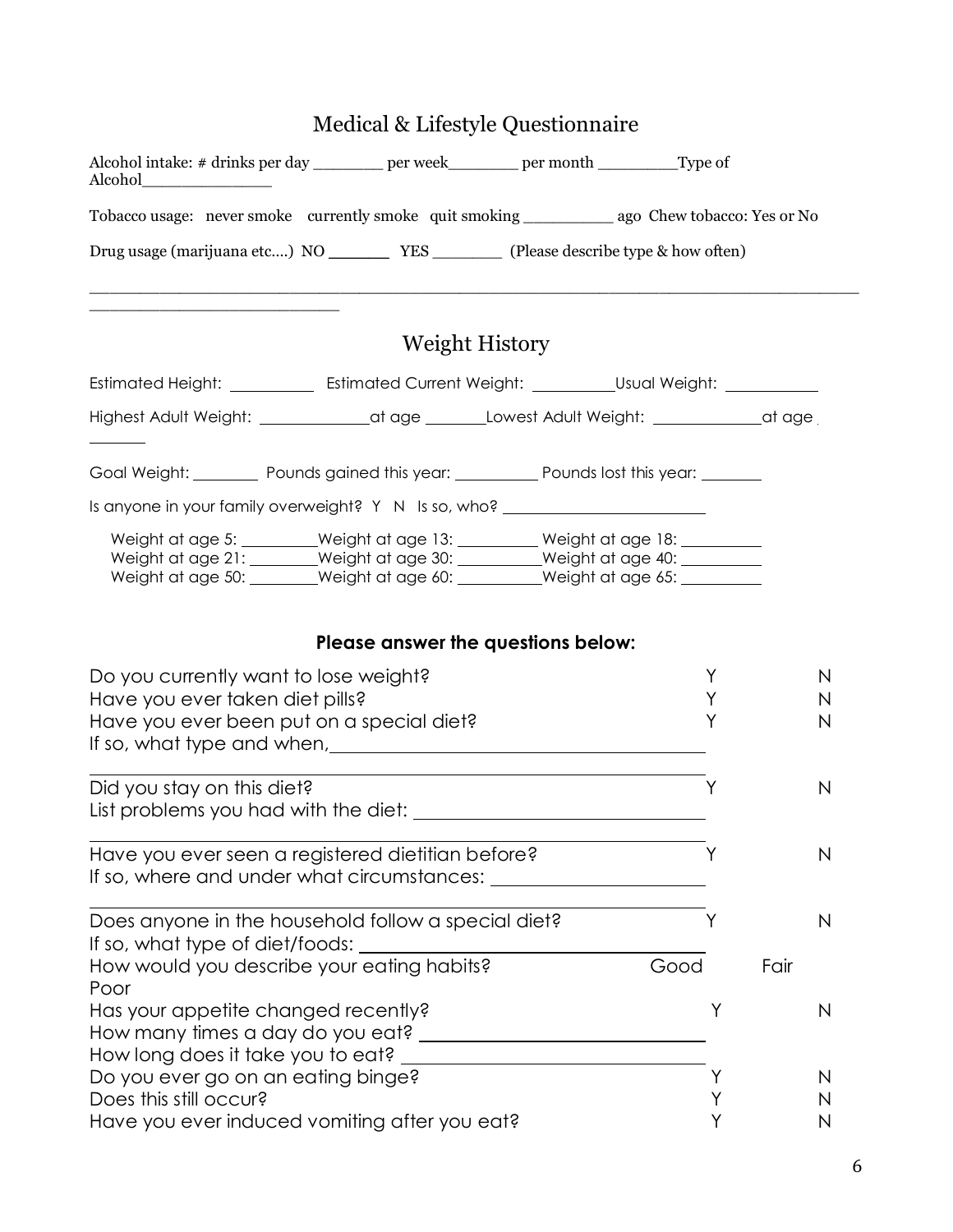| Do you ever feel extremely guilty after eating?             |   |
|-------------------------------------------------------------|---|
| Do you find yourself preoccupied with food?                 | N |
| Do you avoid certain foods?                                 | N |
| If so, which foods:                                         |   |
| Have you ever taken laxatives or diuretics for weight loss? |   |
| Do you skip meals?                                          |   |
| Do you clean your plate even when you are full?             | N |
| Do you eat when preparing meals or storing leftovers?       | N |
| Do you eat standing up?                                     | N |
| Do you drink coffee or tea?                                 | N |
| How much?                                                   |   |
| Does your weight depress you?                               |   |
| Do your emotions/feelings affect food choices?              |   |
|                                                             |   |

Please Check all that apply Personal Health History

| Leg Cramps                  | Lack of energy                      |
|-----------------------------|-------------------------------------|
| Swelling of Joints          | Slow wound Healing                  |
| Fainting Spells             | Brittle Nails                       |
| Diziness                    | Skin Rash                           |
| Nose Bleeds                 | Tingeling in the Hands and Feet     |
| Blurred Vision.             | Broken Bones                        |
| Spots in the Light          | Depression                          |
| Changes in Vision.          | Inpatient psychotherapy/counseling  |
| Recurrent sores in mouth    | Outpatient psychotherapy/counseling |
| Gum Soreness and Bleeding   | Poor growth                         |
| Easily Bruise               | Dyspigmentation of Skin             |
| Dark concentration Urine    | Changes in taste                    |
| Glossy red tangue           | Dry brittle hair                    |
| Dry cracked lips            | Hair loss                           |
| Dry scaly skin              | Thin Sparse hair.                   |
| White spots on fingernails. | Dry eyes                            |
| Sudden weight loss/gain     | Other____                           |
| Weight Loss Surgery.        | Other__                             |

# **Consent To Release Or Receive Confidential Information**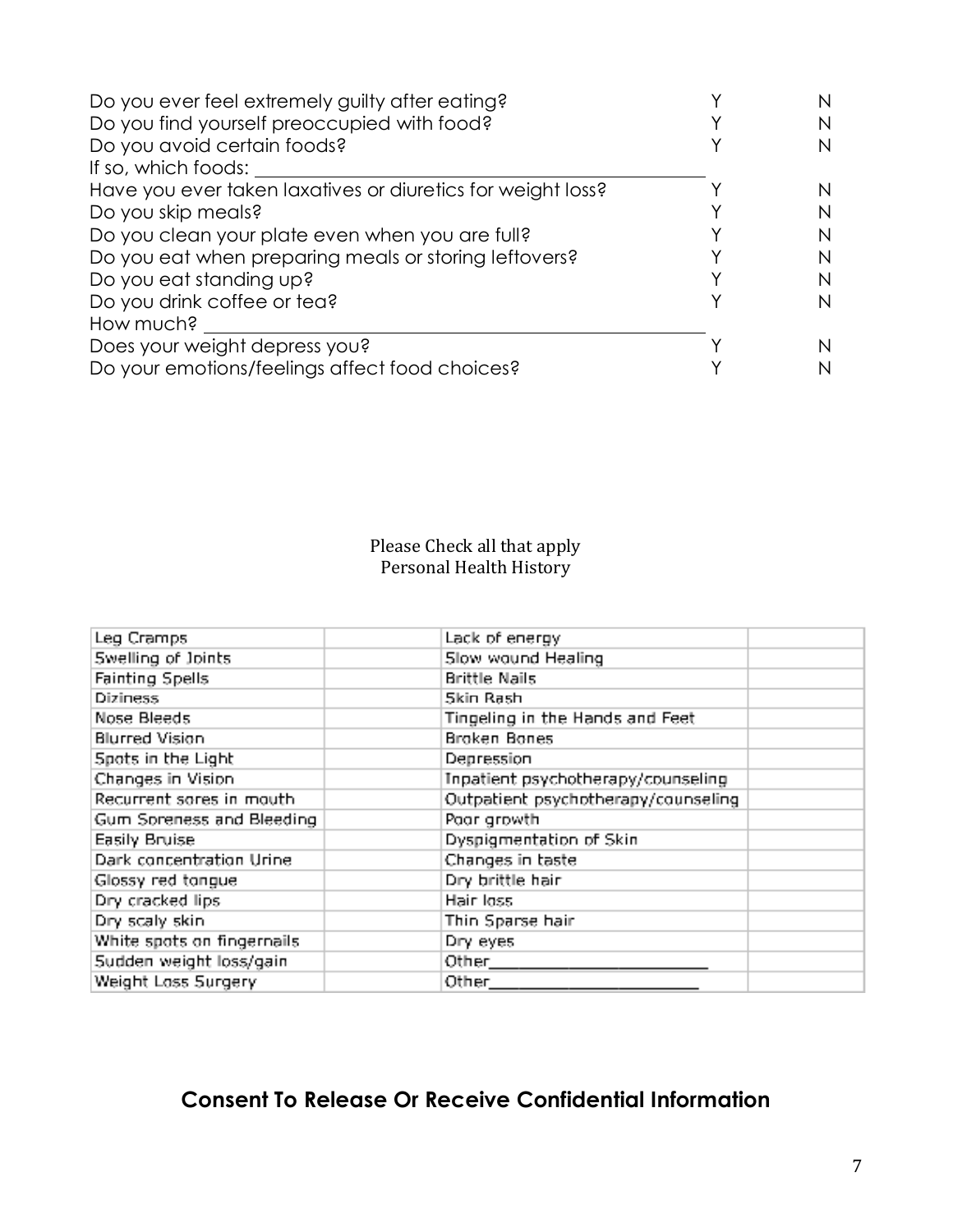I/We understand that records are protected under Federal and State Law and Regulations and cannot be disclosed without my written consent unless otherwise provided for in the laws and regulations.

| <b>I/We do hereby authorize:</b> (Name or Organization) ________________________________                                                                                                                                                                                                                                                                                                                                                                                                                                                                                                                                                                                                                                                                                                                                                                                                                                                                                                                                                                                                                                                                                                                                                                                                                                                                                                                                                                                                                                                                                                                                                                                                                                                                                                                                                                                                                                                         |      |                                                               |      |
|--------------------------------------------------------------------------------------------------------------------------------------------------------------------------------------------------------------------------------------------------------------------------------------------------------------------------------------------------------------------------------------------------------------------------------------------------------------------------------------------------------------------------------------------------------------------------------------------------------------------------------------------------------------------------------------------------------------------------------------------------------------------------------------------------------------------------------------------------------------------------------------------------------------------------------------------------------------------------------------------------------------------------------------------------------------------------------------------------------------------------------------------------------------------------------------------------------------------------------------------------------------------------------------------------------------------------------------------------------------------------------------------------------------------------------------------------------------------------------------------------------------------------------------------------------------------------------------------------------------------------------------------------------------------------------------------------------------------------------------------------------------------------------------------------------------------------------------------------------------------------------------------------------------------------------------------------|------|---------------------------------------------------------------|------|
| The following information/records regarding:                                                                                                                                                                                                                                                                                                                                                                                                                                                                                                                                                                                                                                                                                                                                                                                                                                                                                                                                                                                                                                                                                                                                                                                                                                                                                                                                                                                                                                                                                                                                                                                                                                                                                                                                                                                                                                                                                                     |      |                                                               |      |
|                                                                                                                                                                                                                                                                                                                                                                                                                                                                                                                                                                                                                                                                                                                                                                                                                                                                                                                                                                                                                                                                                                                                                                                                                                                                                                                                                                                                                                                                                                                                                                                                                                                                                                                                                                                                                                                                                                                                                  |      |                                                               |      |
| Specific information to be released:                                                                                                                                                                                                                                                                                                                                                                                                                                                                                                                                                                                                                                                                                                                                                                                                                                                                                                                                                                                                                                                                                                                                                                                                                                                                                                                                                                                                                                                                                                                                                                                                                                                                                                                                                                                                                                                                                                             |      |                                                               |      |
| Purpose and/or need for disclosure:                                                                                                                                                                                                                                                                                                                                                                                                                                                                                                                                                                                                                                                                                                                                                                                                                                                                                                                                                                                                                                                                                                                                                                                                                                                                                                                                                                                                                                                                                                                                                                                                                                                                                                                                                                                                                                                                                                              |      |                                                               |      |
| Method of Transmittal of Information: _____ mail, _____ fax, ____ e-mail, _____verbal, _____other (please list)                                                                                                                                                                                                                                                                                                                                                                                                                                                                                                                                                                                                                                                                                                                                                                                                                                                                                                                                                                                                                                                                                                                                                                                                                                                                                                                                                                                                                                                                                                                                                                                                                                                                                                                                                                                                                                  |      |                                                               |      |
| Information is to be released (check all that apply):<br>at the beginning of treatment __during the course of treatment __ at the completion of treatment __ as needed                                                                                                                                                                                                                                                                                                                                                                                                                                                                                                                                                                                                                                                                                                                                                                                                                                                                                                                                                                                                                                                                                                                                                                                                                                                                                                                                                                                                                                                                                                                                                                                                                                                                                                                                                                           |      |                                                               |      |
| The information authorized for release may include information which may indicate the presence of a<br>communicable or venereal disease which may include, but is not limited to diseases such as Hepatitis,<br>Syphilis, Gonorrhea, and the Human Immunodeficiency Virus, also known as Acquired Immune Deficiency<br>Syndrome (AIDS).<br>Re: Psychiatric Records-Oklahoma State Law (76 O.D. Supp. 1986, Section 19) provides that psychological or<br>psychiatric records may be provided to a patient if the treating physician or practitioner consents to the<br>release or upon receipt of a court order, issued by a court of competent jurisdiction. Therefore<br>psychological or psychiatric records will not be released to patients, their guardians or agents (including<br>attorneys) except with the consent of the treating physician or practitioner or upon receipt of a court order,<br>issued by a court of competent jurisdiction.<br>Re: Drug/Alcohol Abuse Records-Confidentiality of drug/alcohol abuse records is protected by Federal Law.<br>Federal regulations (42 CFR Part 2) prohibit making any further disclosure of this information unless further<br>disclosure is expressly permitted by written consent of the person to whom it pertains or as otherwise<br>permitted by 42 CFR Part 2. A GENERAL AUTHORIZATION FOR THE RELEASE OF MEDICAL OR OTHER<br>INFORMATION IS NOT SUFFICIENT FOR THIS PURPOSE. The Federal rules restrict any use of the information to<br>criminally investigate or prosecute any alcohol/drug abuse patient.<br>I/We understand that I/We have the right to revoke this authorization, in writing, at any time, by sending<br>such written notification to Do Your Duty - Eat Right, PLLC. I/We understand that a revocation is not effective<br>to the extent that Do Your Duty - Eat Right, PLLC has relied on the use or disclosure of the protected health<br>information. |      |                                                               |      |
| Do Your Duty – Eat Right, will not condition my treatment, payment, and enrollment in a health plan or<br>eligibility for benefits if applicable on whether I provide authorization for the requested use or disclosure.                                                                                                                                                                                                                                                                                                                                                                                                                                                                                                                                                                                                                                                                                                                                                                                                                                                                                                                                                                                                                                                                                                                                                                                                                                                                                                                                                                                                                                                                                                                                                                                                                                                                                                                         |      |                                                               |      |
| I/We understand that I/We may revoke this consent at any time except to the extent that actions have<br>been taken in reliance on it. This consent will expire on:                                                                                                                                                                                                                                                                                                                                                                                                                                                                                                                                                                                                                                                                                                                                                                                                                                                                                                                                                                                                                                                                                                                                                                                                                                                                                                                                                                                                                                                                                                                                                                                                                                                                                                                                                                               |      |                                                               |      |
| Client                                                                                                                                                                                                                                                                                                                                                                                                                                                                                                                                                                                                                                                                                                                                                                                                                                                                                                                                                                                                                                                                                                                                                                                                                                                                                                                                                                                                                                                                                                                                                                                                                                                                                                                                                                                                                                                                                                                                           | Date | Parent or Guardian                                            | Date |
| Staff/Witness                                                                                                                                                                                                                                                                                                                                                                                                                                                                                                                                                                                                                                                                                                                                                                                                                                                                                                                                                                                                                                                                                                                                                                                                                                                                                                                                                                                                                                                                                                                                                                                                                                                                                                                                                                                                                                                                                                                                    | Date | Clinician's Review<br>(If release is to client/family member) | Date |
|                                                                                                                                                                                                                                                                                                                                                                                                                                                                                                                                                                                                                                                                                                                                                                                                                                                                                                                                                                                                                                                                                                                                                                                                                                                                                                                                                                                                                                                                                                                                                                                                                                                                                                                                                                                                                                                                                                                                                  |      | <b>Email Consent Form</b>                                     |      |
| <b>Client Name:</b>                                                                                                                                                                                                                                                                                                                                                                                                                                                                                                                                                                                                                                                                                                                                                                                                                                                                                                                                                                                                                                                                                                                                                                                                                                                                                                                                                                                                                                                                                                                                                                                                                                                                                                                                                                                                                                                                                                                              |      | Date:                                                         |      |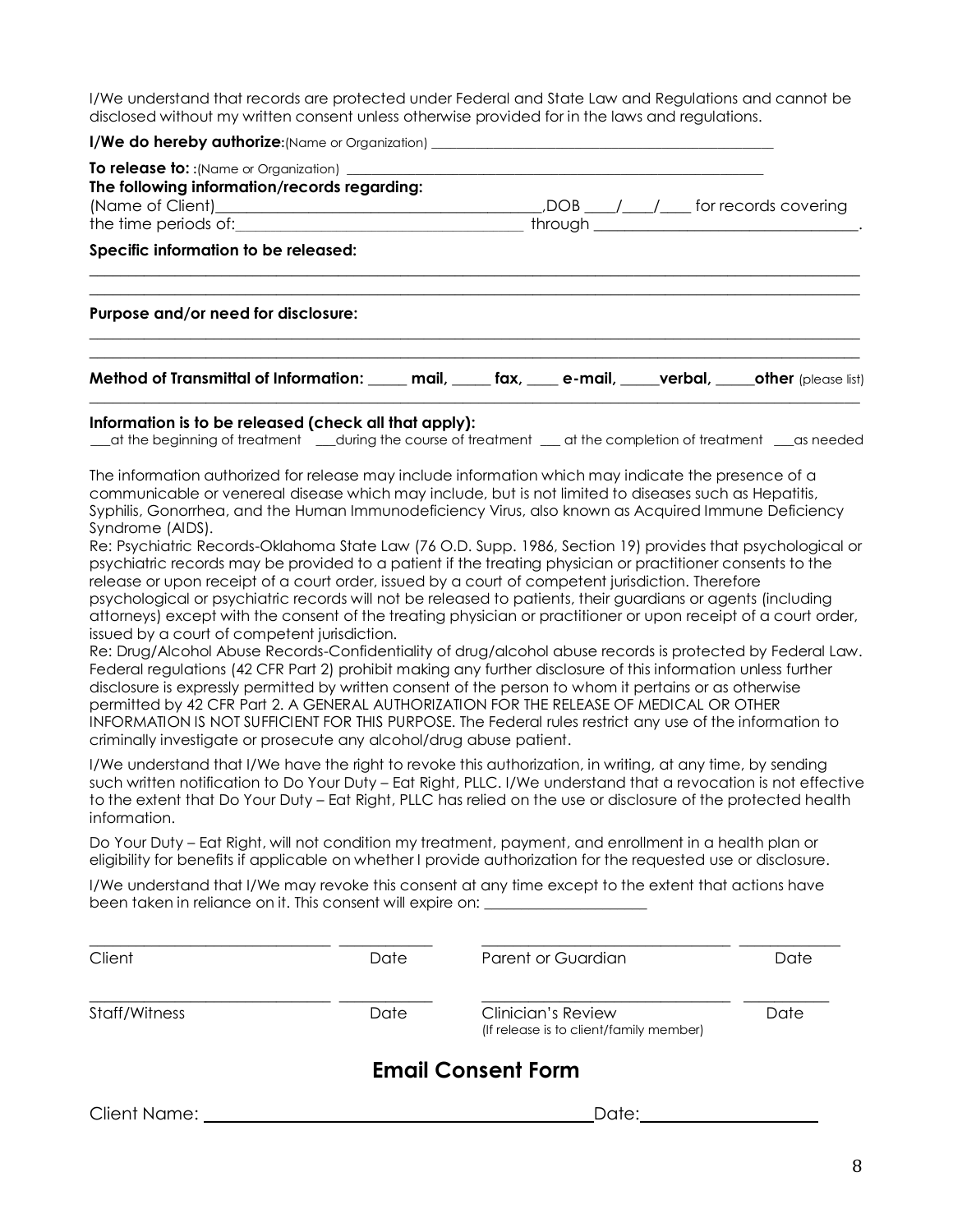#### Email Address:

#### **RISK OF USING ELECTRONIC MAIL**

Transmitting client information by email has a number of risks that clients should consider before using email. These include, but are not limited to, the following:

- Email can be circulated, forwarded, stored electronically and on paper, and broadcast to unintended recipients.
- Email senders can easily misaddress an email.
- Backup copies of email may exist even after the sender of the recipient has deleted his or her copy.
- Employers and on-line services have the right to inspect email transmitted through their systems.
- Email can be intercepted, altered, forwarded, or used without authorization or detection.
- Email can be used to introduce viruses into computer systems.
- Email can be used as evidence in court.
- Emails may not be secure and therefore it is possible that a third party may breach the confidentiality of such communications.

#### **CONDITIONS FOR THE USE OF ELECTRONIC MAIL**

Do Your Duty – Eat Right PLLC cannot guarantee but will use reasonable means to maintain security and confidentiality of email information sent and received. Do Your Duty – Eat Right PLLC and its employees are not liable for improper disclosure of confidential information that is not caused by intentional misconduct. Patients must acknowledge and consent to the following conditions:

- Email is not appropriate for urgent or emergency situations. Provider cannot guarantee that any particular Email will be read and responded to within any particular period of time.
- Email must be concise. The client should schedule an appointment if the issue is too complex or sensitive to discuss via email.
- All email will be printed and filed in the client's medical record.
- Office staff may receive and read your messages.
- The client should not use email for communication regarding sensitive medical information.
- Provider is not liable for breaches of confidentiality caused by the client or any third party.
- It is the client's responsibility to follow up and/or schedule an appointment if warranted.

#### **CLIENT ACKNOWLEDGEMENT AND AGREEMENT**

I acknowledge that I have read and fully understand this consent form. I understand the risks associated with the communication of email between Do Your Duty – Eat Right PLLC and me, and consent to the conditions and instructions outlined, as well as any other instructions that the Provider may impose to communicate with clients by email.

| Print Name:        | Date: |
|--------------------|-------|
| Signature:         | Date: |
| Witness Signature: | Date: |
|                    |       |

## **New Client Registration**

| <b>Client Information</b> |             |
|---------------------------|-------------|
| Name:                     | <u>vw</u> . |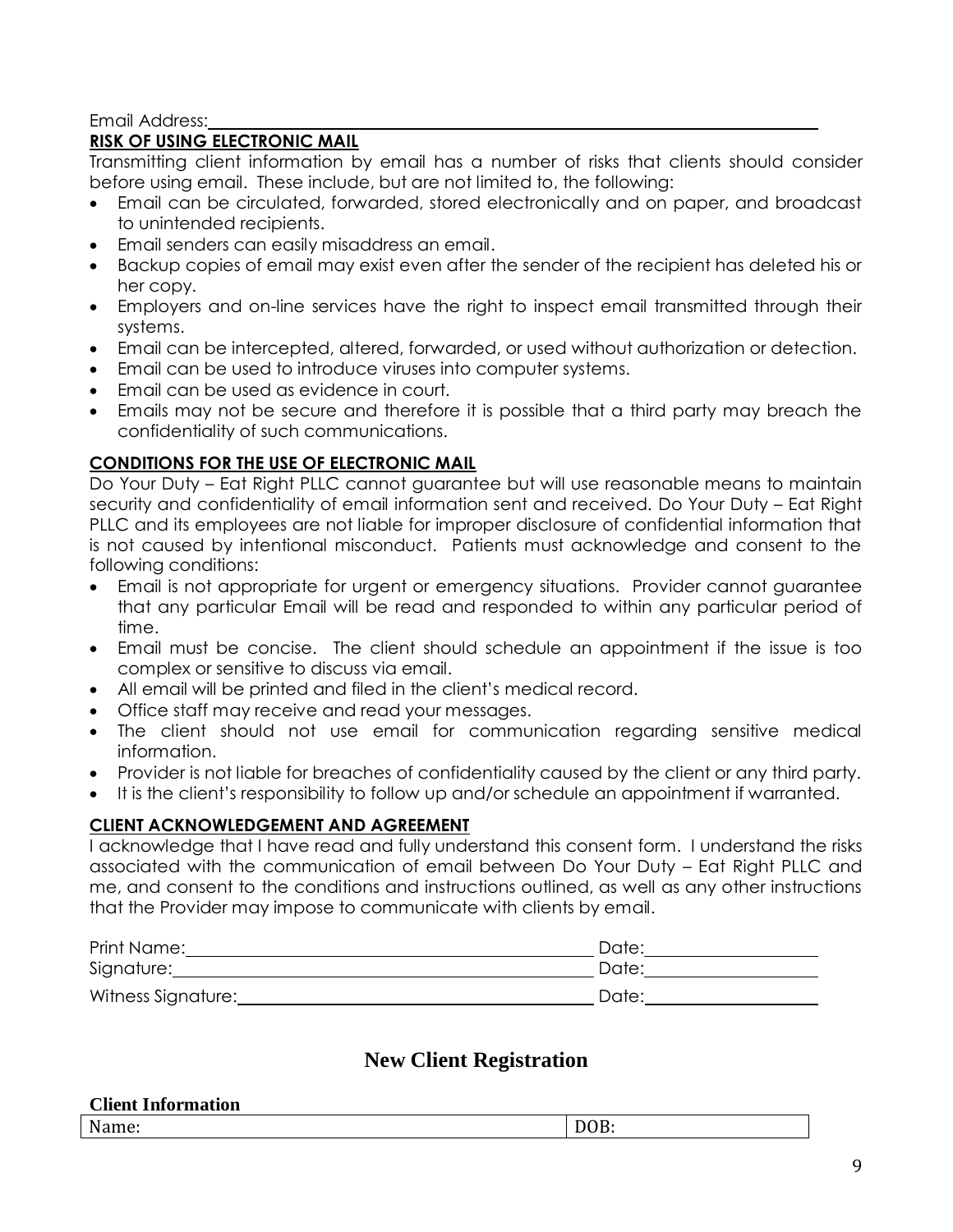| Address:                        |     |        |  |
|---------------------------------|-----|--------|--|
| <sup>1</sup> Status:<br>Marital | Sex | −<br>M |  |

#### **Contact Information – please circle your preferred contact method**

| Telephone -<br>Day/Evening | Cell Phone/ Text<br>Message or both |  |
|----------------------------|-------------------------------------|--|
| Email Address:             |                                     |  |

## **Primary Care Physician**

| Name:    |                                                                                         | <b>Phone Number</b> |  |
|----------|-----------------------------------------------------------------------------------------|---------------------|--|
| Address: |                                                                                         |                     |  |
| etc.)    | Relationship with physician (i.e. what do you see her/him for, when was your last apt., |                     |  |

#### **Psychotherapist/counselor/therapist**

| Name:    |                                                                                         | <b>Phone Number</b> |  |
|----------|-----------------------------------------------------------------------------------------|---------------------|--|
| Address: |                                                                                         |                     |  |
| etc.)    | Relationship with physician (i.e. what do you see her/him for, when was your last apt., |                     |  |

#### **Psychiatrist/Psych-pharmacologist**

| Name:    |                                                                                         | <b>Phone Number</b> |  |
|----------|-----------------------------------------------------------------------------------------|---------------------|--|
| Address: |                                                                                         |                     |  |
| $etc.$ ) | Relationship with physician (i.e. what do you see her/him for, when was your last apt., |                     |  |

I give my clinician at Do Your Duty – Eat Right, PLLC permission to speak with and disclose my protected health information with the above named treatment providers.

Signature: \_\_\_\_\_\_\_\_\_\_\_\_\_\_\_\_\_\_\_\_\_\_\_\_\_\_\_\_\_\_\_\_\_\_\_\_\_\_\_\_\_\_\_ Date: \_\_\_\_\_\_\_\_\_\_\_\_\_\_\_\_\_\_\_\_\_

## **Special Treatment Team Recommendations**

Do Your Duty – Eat Right, PLLC employs an integrative model for the treatment of eating disorders. The American Psychiatric Association's best practice recommendations include a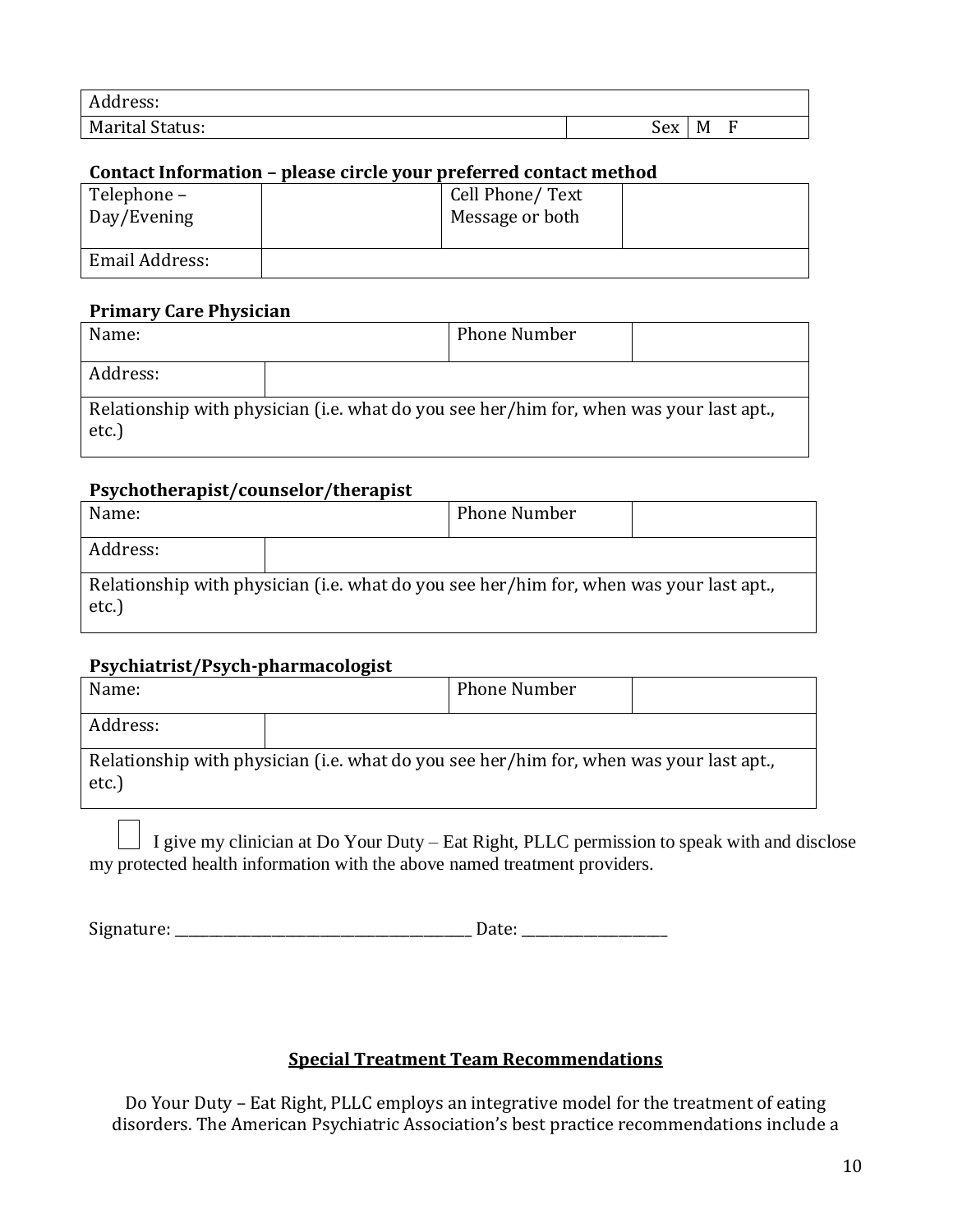treatment team of a primary therapist, primary care provider, dietitian and family involvement. You may use your own providers or accept our recommendations. Family involvement is crucial for client support and may include a recommendation for family therapy. Eating disorders pose a medical risk and therefore require close monitoring. Client's who have a BMI of 18.5 or less will be asked to include a primary therapist, primary care provider, dietitian and family involvement on their treatment team allowing communication to occur between them. Clients who are actively using dangerous compensatory behaviors such as purging or laxative use or have a serious medical condition will be asked to include a primary care provider and family involvement on their team. At times, compromised clients may be asked to provide lab results or weigh in for the therapist. There are situations where outpatient treatment becomes ineffective or is inadequate and a higher level or care will be recommended. Do Your Duty – Eat Right, PLLC will provide you with resources. My goal is to keep you safe and restore you to health in an effective and efficient manner.

The following is recommended for your treatment. Initial responses. Accept Not Accept Date(s)

| Primary Therapist                           |  |
|---------------------------------------------|--|
|                                             |  |
| Nutritionist (RD) ______________            |  |
| _Family Involvement ___________             |  |
| Other                                       |  |
| __ Group Therapy __________________________ |  |
| Intensive Outpatient                        |  |
| Inpatient/Residential                       |  |
|                                             |  |

Our client's have the right to accept or not accept our treatment recommendations. Some recommendations are necessary for your health and safety, non-compliance with those recommendations could result in withdrawal of services or at minimum, require behavioral contracting. By signing below, you are acknowledging that you have been informed of the above recommendations and understand the risks of non-compliance with recommendations.

\_\_\_\_\_\_\_\_\_\_\_\_\_\_\_\_\_\_\_\_\_\_\_\_\_\_\_\_\_\_\_\_\_\_\_\_\_\_\_\_ \_\_\_\_\_\_\_\_\_\_\_\_\_\_\_\_\_\_\_\_\_\_\_\_\_\_\_\_\_\_\_\_ \_\_\_\_\_\_\_\_\_ \_\_\_\_\_\_\_\_\_

|  |  | Print Name (client or parent/guardian) Sign Name | Date $(s)$ |  |
|--|--|--------------------------------------------------|------------|--|
|  |  |                                                  |            |  |

**Do Your Duty – Eat Right, PLLC**

**Fee Schedule**